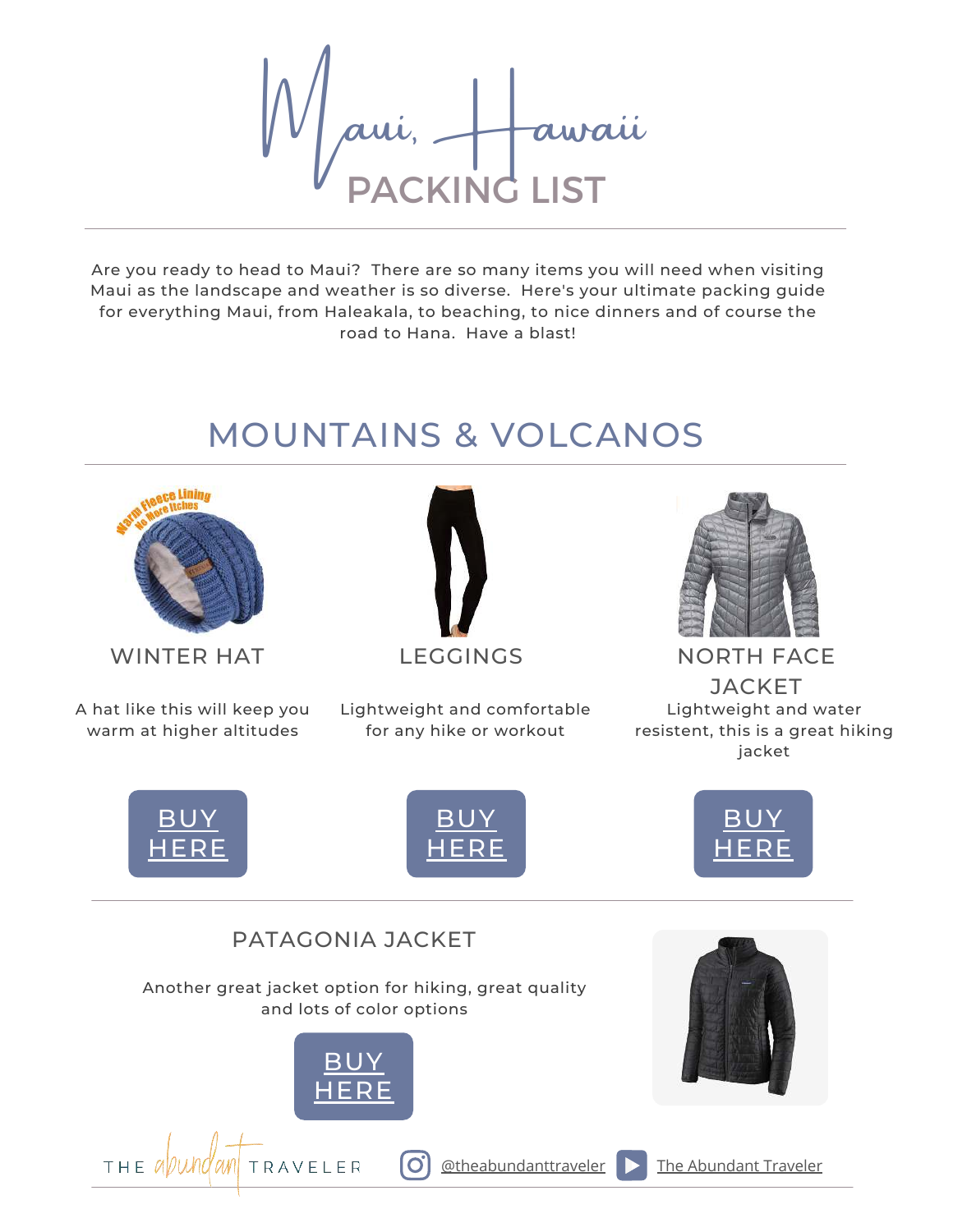# HIKING & ROAD TRIPS



COLLAPSABLE COOLER

Bring your lunch with you in this lightweight cooler





**CHACOS** 

Flexible, waterproof, and easy to wear for hiking in Hawaii

[BUY](https://amzn.to/3fQbFiL) [HERE](https://amzn.to/3fQbFiL)



ZIPLOC STORAGE BAGS

I like to use these to organize and keep items fresh in my bag. this day pack is great





DAY PACK

Comfortable and with lots of organization,





OFF BUG SPRAY

I apply bug spray before any hike to protect myself



THE a*l* UWI



MARMOT RAIN COAT

A light rain coat is perfect for those quick rainstorms



 $\overline{O}$ 

TRAVELER



PATAGONIA RAIN COAT

A light rain coat is perfect for those quick rainstorms





SWISS ARMY KNIFE

This multi-use swiss army knife is a must



 $\boxed{\text{otheabundanttraveler}}$  [The Abundant Traveler](https://www.youtube.com/channel/UCH-u_k-LZ2TeX2KwydzeRKw)

**J[UNE 28, 2020](https://theabundanttraveler.com/) MORRIS FAMILYASIA TRAVEL**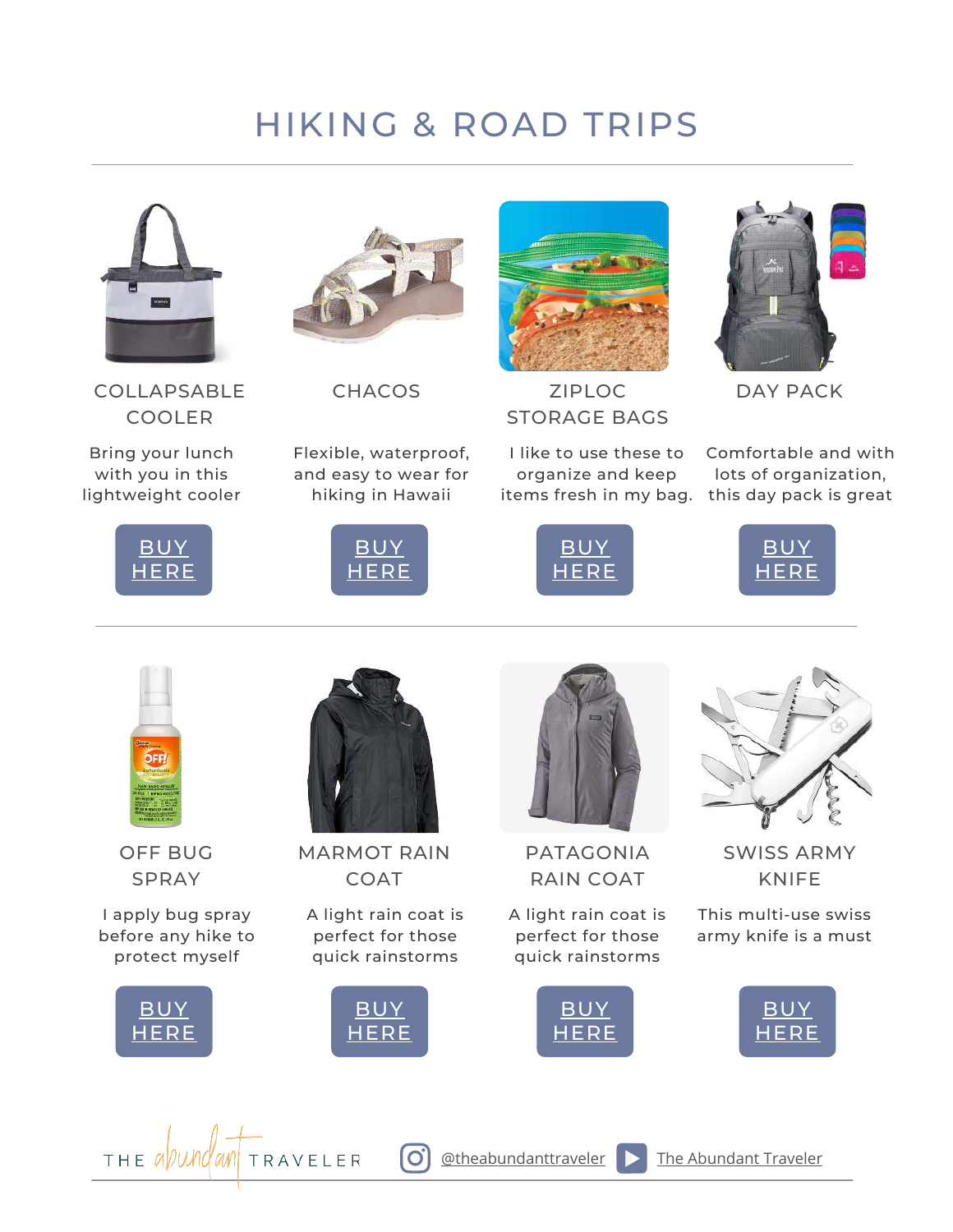# CLOTHES PACKING LIST



### HAWAIIAN DRESS

Stylish and comfortable, this is a great beach getaway staple.



**[BUY](https://amzn.to/3m0g3PU) [HERE](https://amzn.to/3m0g3PU)** 



# SHORT FLORAL DRESS

A short floral dress is perfect for warm weather, to wear on it's on or throw over a bathing suit.



## FLORAL BLOUSE

How cute is this floral blouse? Light and airy this will pair with your shorts or pants.





# JEAN JACKET

A jean jacket matches so many outfits and is great for occasional cool weather.



[HERE](https://amzn.to/3xP2nJU)

[BUY](https://amzn.to/3AJdSUW) [HERE](https://amzn.to/3AJdSUW)



## JEAN SHORTS

Jean shorts are the ideal beach vacation wear!  $\begin{array}{|c|c|}\hline\text{BU}\end{array}$ 



# DRESSY SHORTS

It's nice to have a dressy pair of shorts for beach vacations to stay cool and stylish.



# HIKING SHORTS

Stay dry and comfortable on hikes with these hiking shorts.

# ACTIVE SKORT

An active skort is also another great item to have for outdoor activities on your vacation.



[BUY](https://amzn.to/3xIRzgn) [HERE](https://amzn.to/3xIRzgn)



THE *avund* and **TRAVELER** 



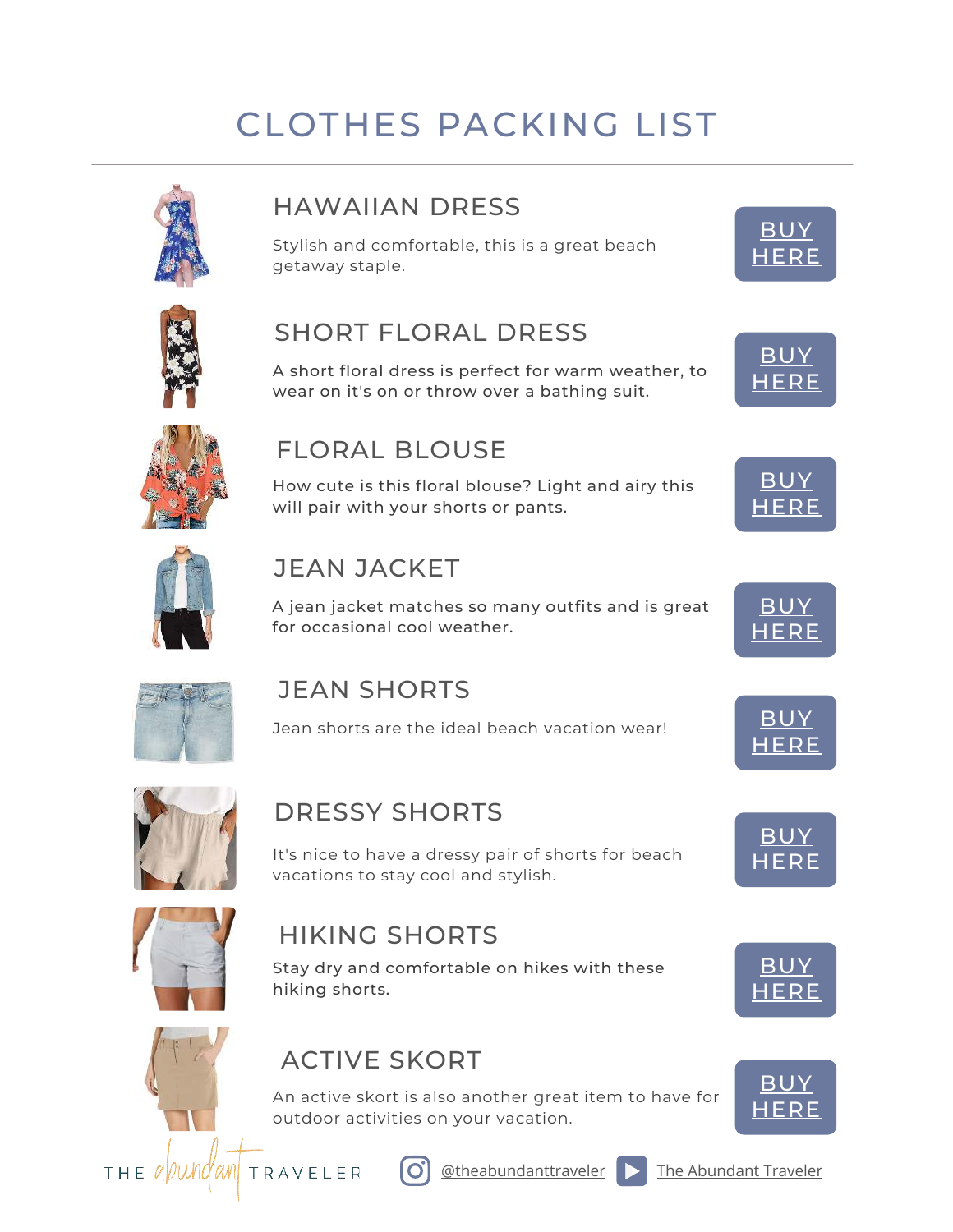# CLOTHES PACKING LIST CONT'D



## BASIC TEE

Always a must-have in my suitcase, the basic tee can be worn on it's own or under other items.





#### TENNIS SHOES

Comfortable shoes for explore are a definite must!





#### **BIRKENSTOCKS**

I love Birkenstocks for comfort and style.



#### FLIP FLOPS

You'll need flip flops for poolside or the beach. [BUY](https://amzn.to/3CLbij8)



BU\ ERE



# LIGHT SWEATER A light sweater is nice for cooler days or nights.



# ACCESSORIES



## MOTION SICKNESS TABLETS

An essential item for travel and motion sickness, I take this with me everywhere!





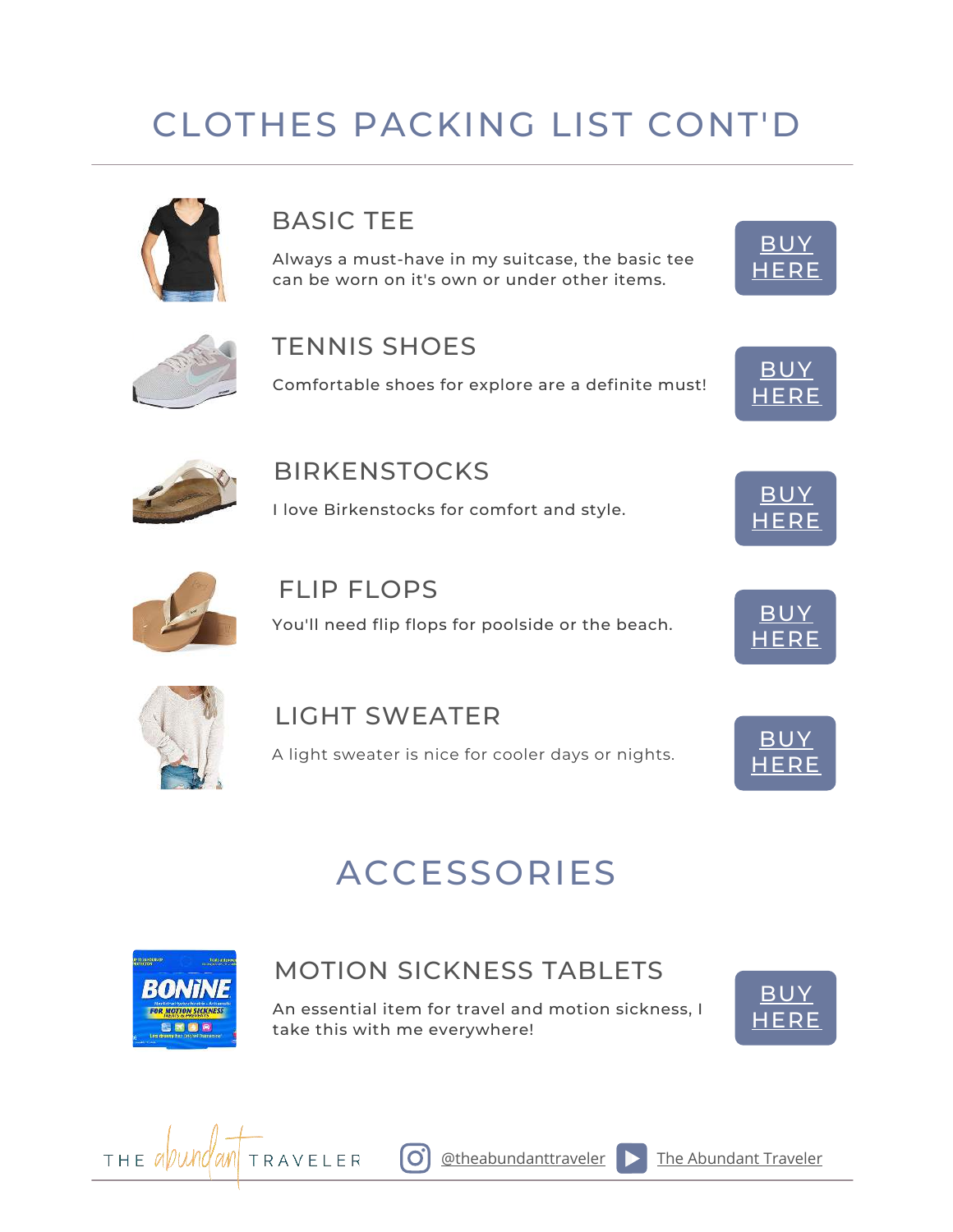# SWIMMING PACKING LIST



## SWIMSUIT

Obviously a swimsuit is needed for your beach vacation! This one is my personal favorite.





### SNORKEL GEAR

Bring your own snorkel gear so you can snorkel anywhere you'd like.



### WATER SHOES

These are great for wading into a waterfall or walking where the ground may not be as comfortable.



### SWIM COVER UP

Great to throw on over your swimsuit on the way to the pool or beach.



[BUY](https://amzn.to/37D4ZA5) [HERE](https://amzn.to/37D4ZA5)

[BUY](https://amzn.to/3iLVg0o) [HERE](https://amzn.to/3iLVg0o)



### SWIM RASH GUARD

Keep your body protected while surfing or doing water sports with a rash guard.



### REEF SUNSCREEN

Feel good protecting the environment with reef safe sunscreen



### SUNSCREEN

Another great option for sunscreen! The same of the [BUY](https://amzn.to/3gebM80)



# SUN HAT

Protect your face and head from sun while looking great.



[HERE](https://amzn.to/3gebM80)

THE *avund* and traveler



 $\phi$ theabundanttraveler  $\Box$  [The Abundant Traveler](https://www.youtube.com/channel/UCH-u_k-LZ2TeX2KwydzeRKw)



**[BUY](https://amzn.to/3iLTBYI) [HERE](https://amzn.to/3iLTBYI)**